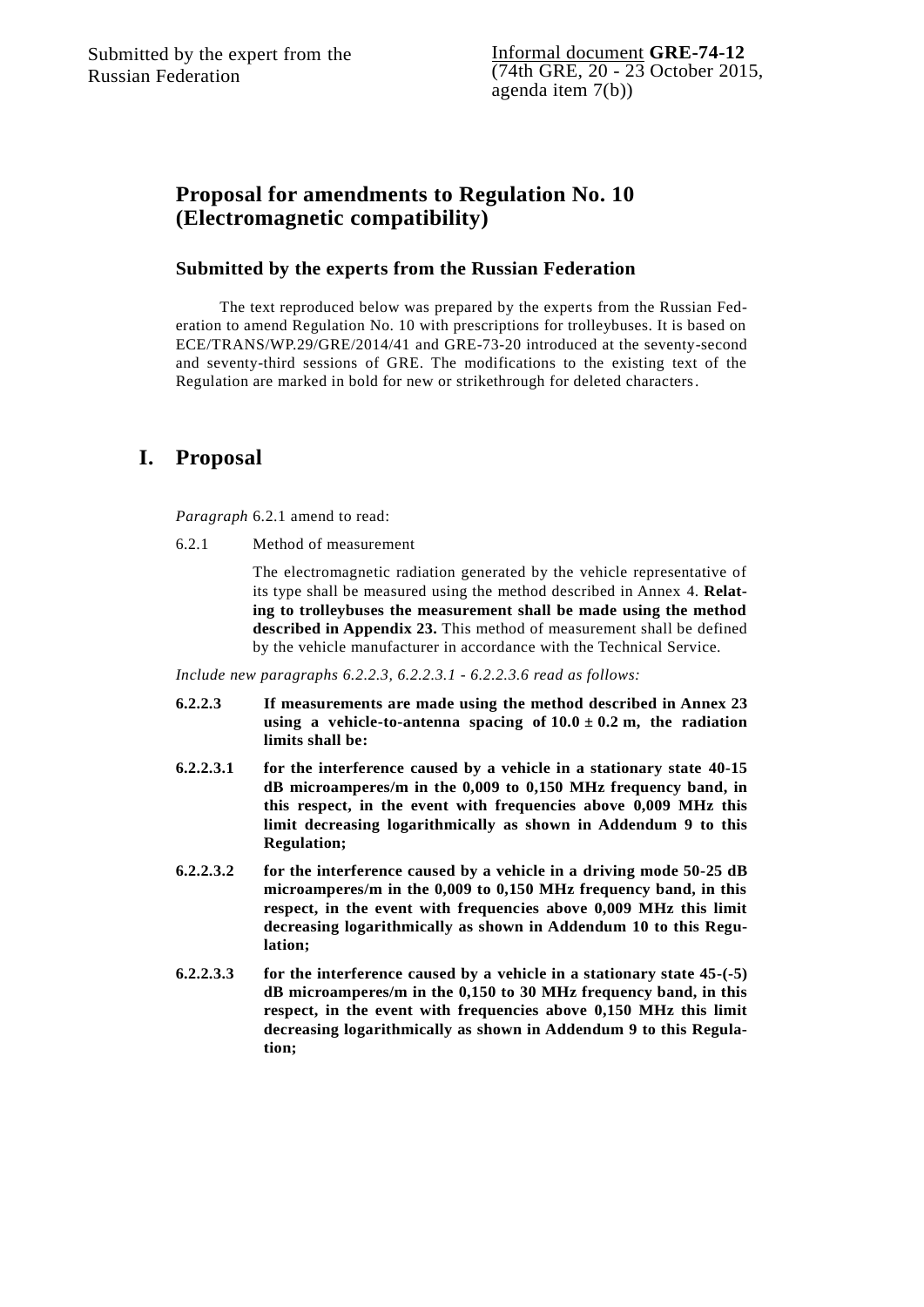**6.2.2.3.4 for the interference caused by a vehicle in a driving mode 55-5 dB microamperes/m in the 0,150 to 30 MHz frequency band, in this respect, in the event with frequencies above 0,150 MHz this limit decreasing logarithmically as shown in Addendum 10 to this Regulation;**

> **Excess of limit values in a frequency range of 0,15-0,5 MHz no more than 10 dB is allowed when travelling by trolleybus of points of rigid attachment of contact conductors.**

- **6.2.2.3.5 for the interference caused by a vehicle in a stationary state 50 dB microvolts/m in the 30 to 1000 MHz frequency band as shown in Addendum 11 to this Regulation;**
- **6.2.2.3.6 for the interference caused by a vehicle in a driving mode 75-50 dB microvolts/m in the 30 to 1000 MHz frequency band, in this respect, in the event with frequencies above 30 MHz this limit decreasing logarithmically as shown in Addendum 12 to this Regulation;**

*The previous paragraph* 6.2.2.3 shall be numbered as paragraph 6.2.2.4

*Include new Addendum 9* as follows:

#### **«Addendum 9**

**Broadband reference limits for the interference created by the trolleybus in a stationary state** 

| Limit H (dB $\mu$ A/m) at frequency F (MHz): |                                      |
|----------------------------------------------|--------------------------------------|
| $0,150 - 30$ MHz                             | $0,009-0,150 \text{ MHz}$            |
| $H = 45 - 21{,}73 \cdot log (F/0{,}15)$      | $H = 40 - 20,46 \cdot log (F/0,009)$ |



**Frequency (logarithmic scale) (See paragraphs 6.2.2.3.1 and 6.2.2.3.3 of this Regulation)**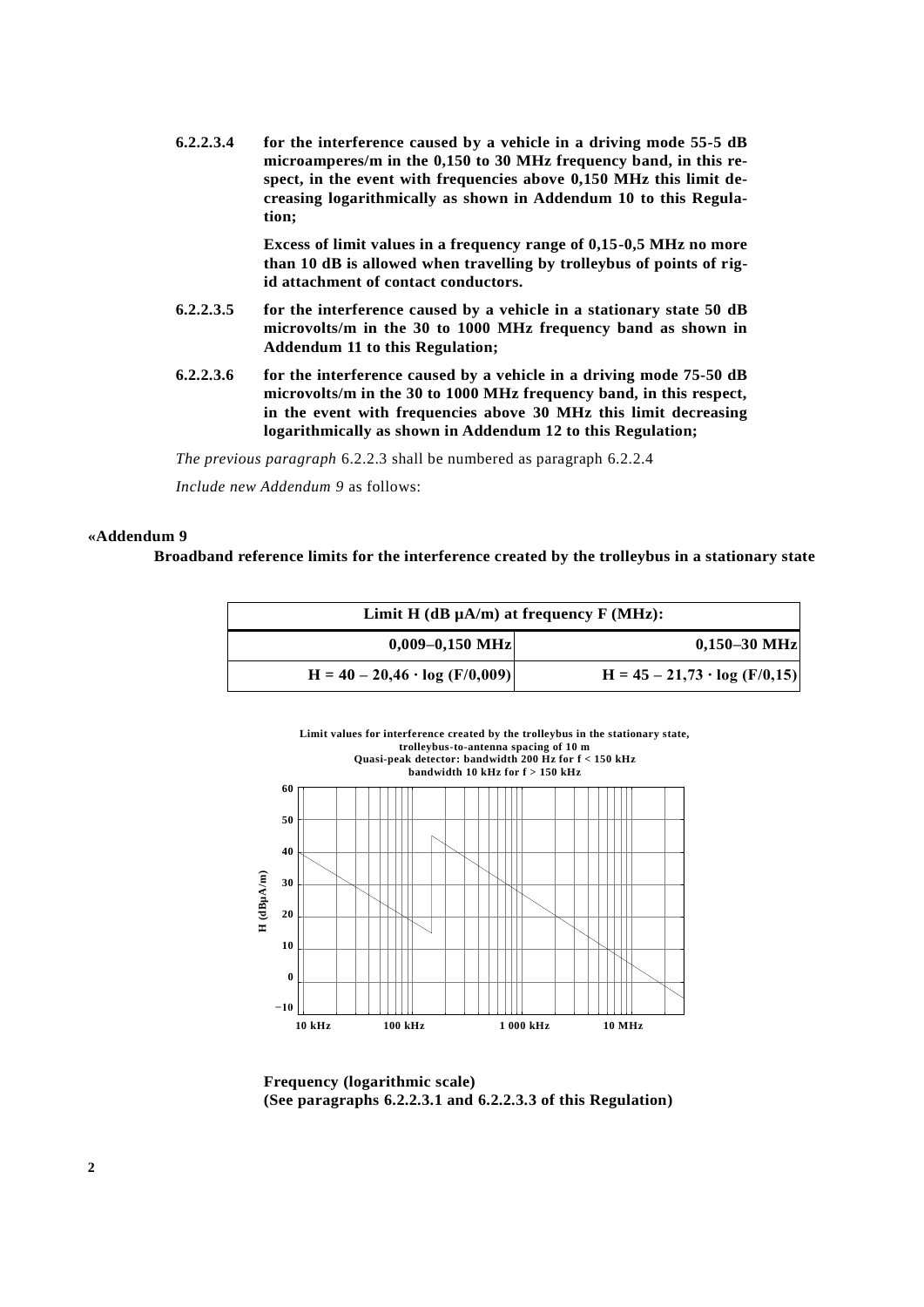*Include new Addendum 10* as follows:

#### **Addendum 10**

**Broadband reference limits for the interference created by the trolleybus in a driving mode**

| Limit H (dB $\mu$ A/m) at frequency F (MHz): |                                     |  |
|----------------------------------------------|-------------------------------------|--|
| $0,009-0,150 \text{ MHz}$                    | $0,150 - 30$ MHz                    |  |
| $H = 50 - 20,46 \cdot log (F/0,009)$         | $H = 55 - 21,73 \cdot log (F/0,15)$ |  |



**Frequency (logarithmic scale) (See paragraphs 6.2.2.3.2 and 6.2.2.3.4 of this Regulation)**

*Include new Addendum 11* as follows:

### **Addendum 11**

**Broadband reference limits for the interference created by the trolleybus in a stationary state**

|                         | Limit $E$ (dB $\mu$ V/m) at frequency $F$ (MHz): |
|-------------------------|--------------------------------------------------|
| $ 30-1000 \text{ MHz} $ |                                                  |
| $E = 50$                |                                                  |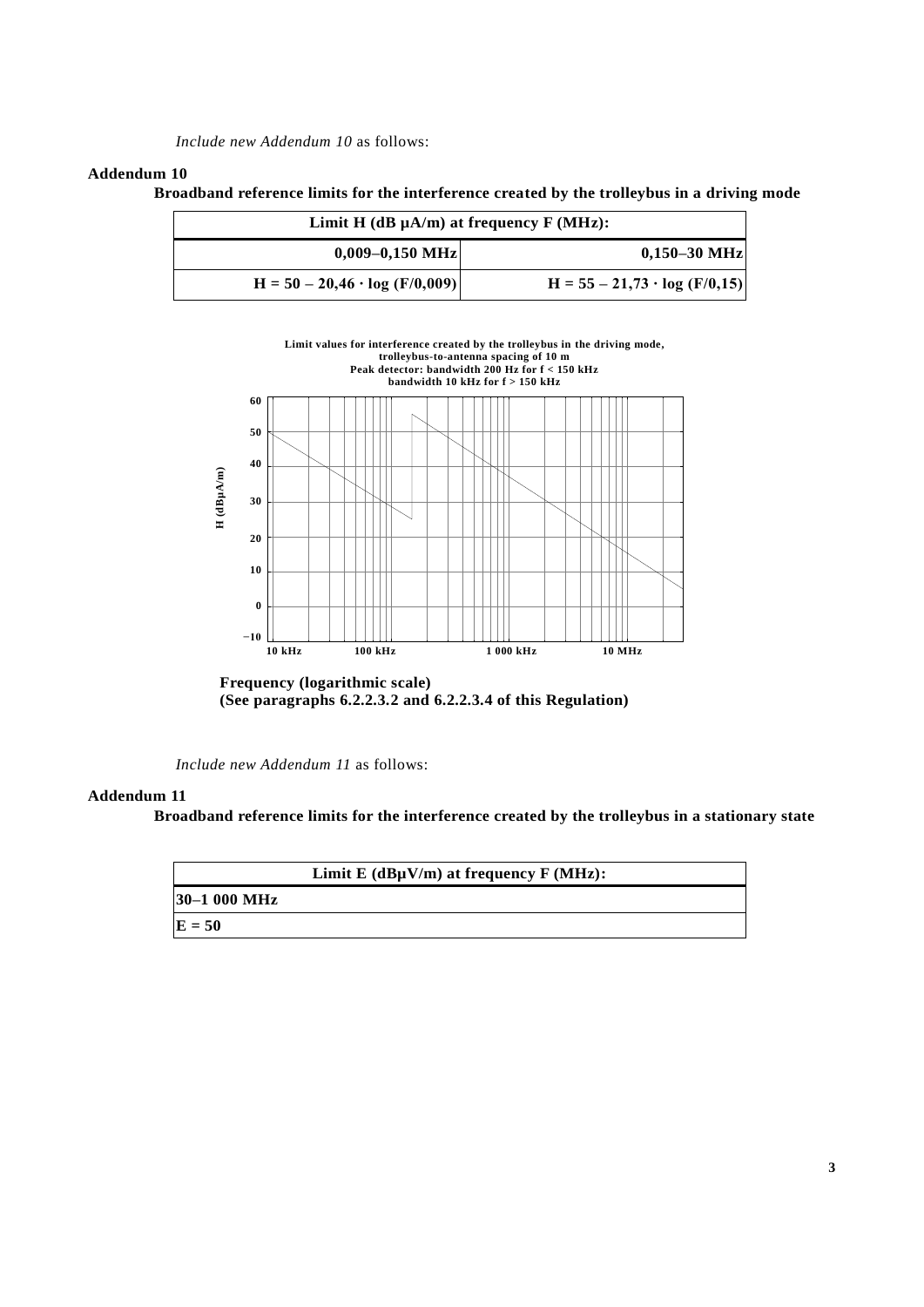

**Limit values for interference created by the trolleybus in the stationary state, trolleybus-to-antenna spacing of 10 m Quasi-peak detector: bandwidth 120kHz**

 **Frequency (logarithmic scale) (See paragraph 6.2.2.3.5 of this Regulation)**

*Include new Addendum 12* as follows:

#### **Addendum 12**

**Broadband reference limits for the interference created by the trolleybus in a driving mode**

| Limit $E$ (dB $\mu$ V/m) at frequency $F$ (MHz): |  |
|--------------------------------------------------|--|
| $ 30 - 1000 \text{ MHz} $                        |  |
| $E = 75 - 16,42 \cdot log (F/30)$                |  |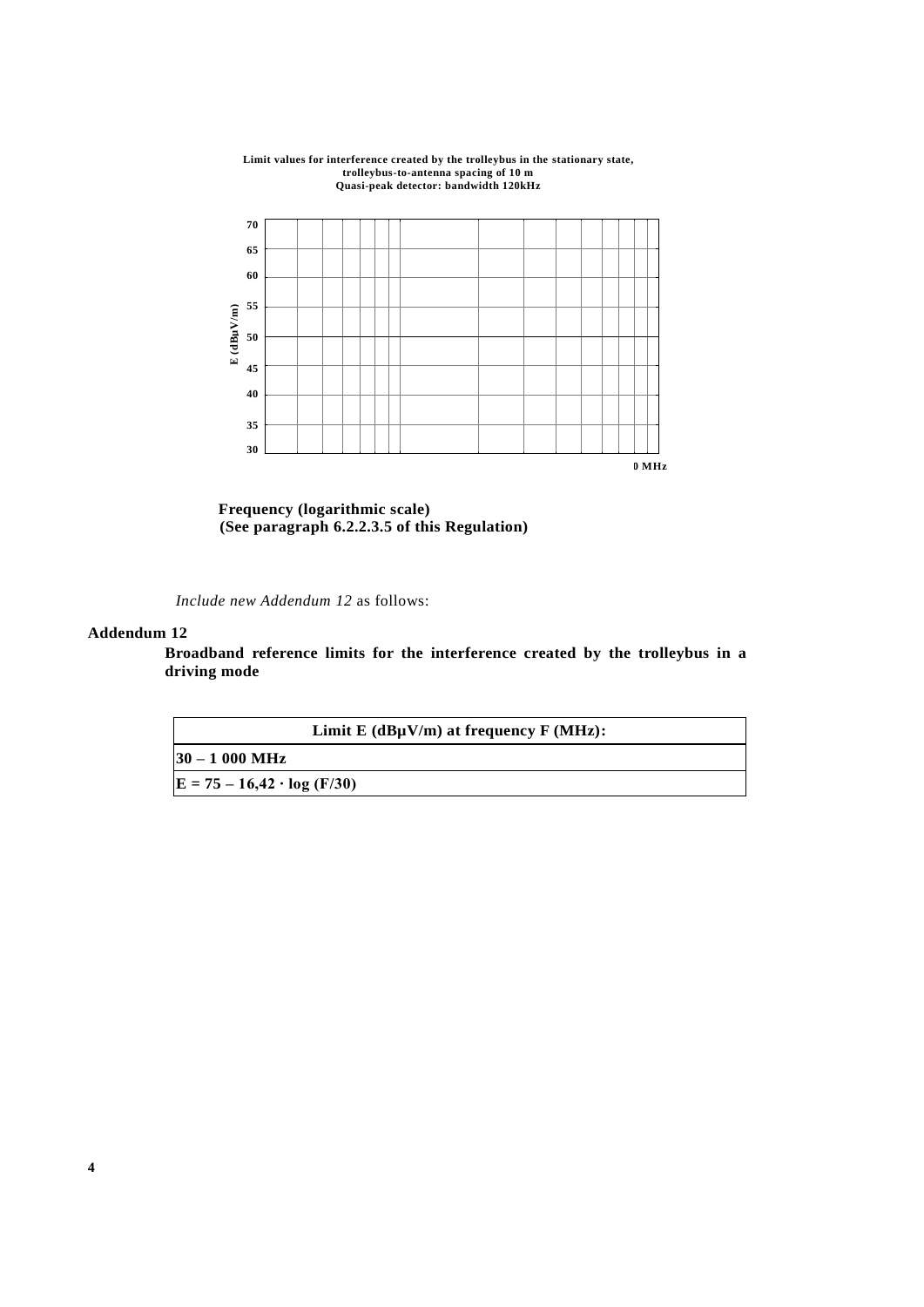

#### **Limit values for interference created by the trolleybus in a driving mode, trolleybus-to-antenna spacing of 10 m Peak detector: bandwidth 120kHz**

**Frequency (logarithmic scale) (See paragraph 6.2.2.3.6 of this Regulation)**

*Include new Appendix 23* as follows:

### **"Appendix 23**

**Measurement method for broadband electromagnetic emissions created by the trolleybus"**

- **1. General provisions**
- **1.1 The method described in this Appendix shall be applied only to trolleybuses**
- **1.2 Test method**

**This test is intended to measure the broadband emissions generated by electrical or electronic systems fitted to the trolleybus.**

**2. Trolleybus state during tests**

**The trolleybuses shall be tested in the stationary state as well as at the speed in steady and transit modes. The readings from the interference meter at the moment when the current collector passes by points of rigid attachment of contact conductors are noted separately.** 

- **2.1 Operation mode of traction engines**
- **2.1.1 Steady mode – the mode at which the voltage on traction engines of the trolleybus isn't regulated: the traction mode - voltage on engines is given, the run-down mode - voltage is removed from engines.**